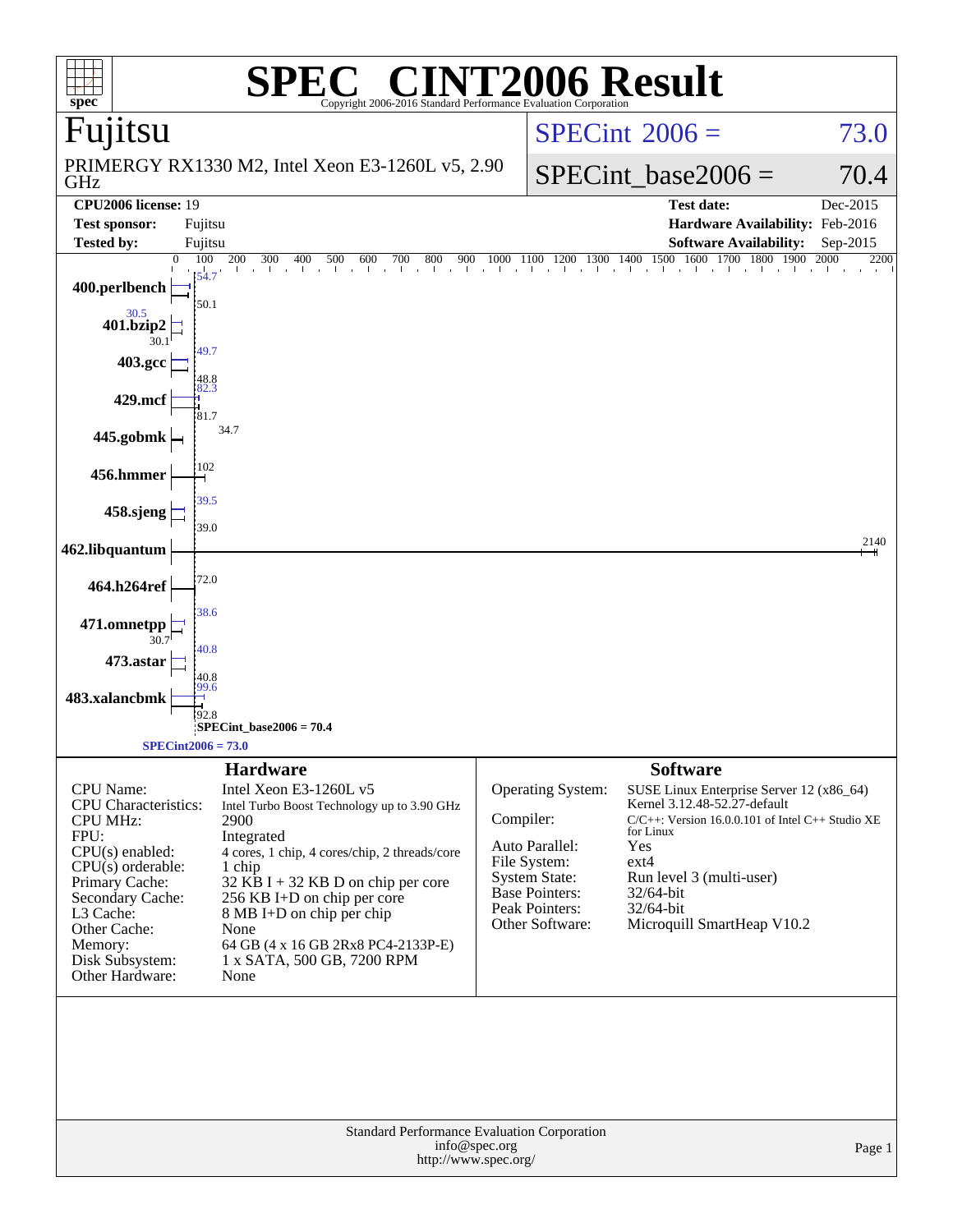

# **[SPEC CINT2006 Result](http://www.spec.org/auto/cpu2006/Docs/result-fields.html#SPECCINT2006Result)**

# Fujitsu

GHz PRIMERGY RX1330 M2, Intel Xeon E3-1260L v5, 2.90  $SPECint2006 = 73.0$  $SPECint2006 = 73.0$ 

SPECint base2006 =  $70.4$ 

**[CPU2006 license:](http://www.spec.org/auto/cpu2006/Docs/result-fields.html#CPU2006license)** 19 **[Test date:](http://www.spec.org/auto/cpu2006/Docs/result-fields.html#Testdate)** Dec-2015 **[Test sponsor:](http://www.spec.org/auto/cpu2006/Docs/result-fields.html#Testsponsor)** Fujitsu **[Hardware Availability:](http://www.spec.org/auto/cpu2006/Docs/result-fields.html#HardwareAvailability)** Feb-2016 **[Tested by:](http://www.spec.org/auto/cpu2006/Docs/result-fields.html#Testedby)** Fujitsu **[Software Availability:](http://www.spec.org/auto/cpu2006/Docs/result-fields.html#SoftwareAvailability)** Sep-2015

### **[Results Table](http://www.spec.org/auto/cpu2006/Docs/result-fields.html#ResultsTable)**

|                                                                                                          | <b>Base</b>    |              |                |              |                |       |                | <b>Peak</b>  |                |              |                |              |  |
|----------------------------------------------------------------------------------------------------------|----------------|--------------|----------------|--------------|----------------|-------|----------------|--------------|----------------|--------------|----------------|--------------|--|
| <b>Benchmark</b>                                                                                         | <b>Seconds</b> | <b>Ratio</b> | <b>Seconds</b> | <b>Ratio</b> | <b>Seconds</b> | Ratio | <b>Seconds</b> | <b>Ratio</b> | <b>Seconds</b> | <b>Ratio</b> | <b>Seconds</b> | <b>Ratio</b> |  |
| $ 400$ .perlbench                                                                                        | 195            | 50.1         | 195            | 50.1         | 197            | 49.6  | 179            | 54.6         | 177            | 55.3         | 179            | 54.7         |  |
| 401.bzip2                                                                                                | 321            | 30.0         | 321            | 30.1         | 318            | 30.3  | 316            | 30.5         | 315            | 30.6         | 317            | 30.5         |  |
| $403.\text{gcc}$                                                                                         | 164            | 49.0         | 165            | 48.8         | 165            | 48.7  | 162            | 49.8         | 163            | 49.4         | 162            | <u>49.7</u>  |  |
| $429$ mcf                                                                                                | 112            | 81.3         | 112            | 81.7         | 110            | 83.0  | 110            | 83.0         | 113            | 80.6         | <b>111</b>     | 82.3         |  |
| $445$ .gobmk                                                                                             | 302            | 34.8         | 303            | 34.6         | 302            | 34.7  | 302            | 34.8         | 303            | 34.6         | 302            | 34.7         |  |
| $456.$ hmmer                                                                                             | 91.9           | 102          | 91.9           | 102          | 91.9           | 102   | 91.9           | 102          | 91.9           | 102          | 91.9           | 102          |  |
| $458$ .sjeng                                                                                             | 310            | 39.0         | 310            | 39.0         | 310            | 39.0  | 306            | 39.5         | 307            | 39.5         | 306            | 39.5         |  |
| 462.libquantum                                                                                           | 9.66           | 2140         | 9.64           | 2150         | 9.84           | 2100  | 9.66           | 2140         | 9.64           | 2150         | 9.84           | 2100         |  |
| 464.h264ref                                                                                              | 307            | 72.0         | 309            | 71.7         | 307            | 72.1  | 307            | 72.0         | 309            | 71.7         | 307            | 72.1         |  |
| 471.omnetpp                                                                                              | 204            | 30.7         | 203            | 30.8         | 208            | 30.1  | 160            | 39.0         | 164            | 38.2         | 162            | <b>38.6</b>  |  |
| $473$ . astar                                                                                            | 172            | 40.8         | 171            | 41.2         | 174            | 40.4  | 172            | 40.8         | 171            | 41.0         | 173            | 40.6         |  |
| 483.xalancbmk                                                                                            | 74.4           | 92.8         | 74.3           | 92.9         | 75.4           | 91.5  | 69.4           | 99.4         | 69.2           | 99.8         | 69.3           | <u>99.6</u>  |  |
| Results appear in the order in which they were run. Bold underlined text indicates a median measurement. |                |              |                |              |                |       |                |              |                |              |                |              |  |

### **[Submit Notes](http://www.spec.org/auto/cpu2006/Docs/result-fields.html#SubmitNotes)**

The config file option 'submit' was used.

### **[Operating System Notes](http://www.spec.org/auto/cpu2006/Docs/result-fields.html#OperatingSystemNotes)**

Stack size set to unlimited using "ulimit -s unlimited"

### **[Platform Notes](http://www.spec.org/auto/cpu2006/Docs/result-fields.html#PlatformNotes)**

 BIOS configuration: Sysinfo program /home/SPECcpu2006/config/sysinfo.rev6914 \$Rev: 6914 \$ \$Date:: 2014-06-25 #\$ e3fbb8667b5a285932ceab81e28219e1 running on RX1330M2 Tue Dec 15 14:22:32 2015 This section contains SUT (System Under Test) info as seen by some common utilities. To remove or add to this section, see: <http://www.spec.org/cpu2006/Docs/config.html#sysinfo> From /proc/cpuinfo model name : Intel(R) Xeon(R) CPU E3-1260L v5 @ 2.90GHz 1 "physical id"s (chips) 8 "processors" cores, siblings (Caution: counting these is hw and system dependent. The following excerpts from /proc/cpuinfo might not be reliable. Use with caution.) cpu cores : 4 siblings : 8 physical 0: cores 0 1 2 3 Continued on next page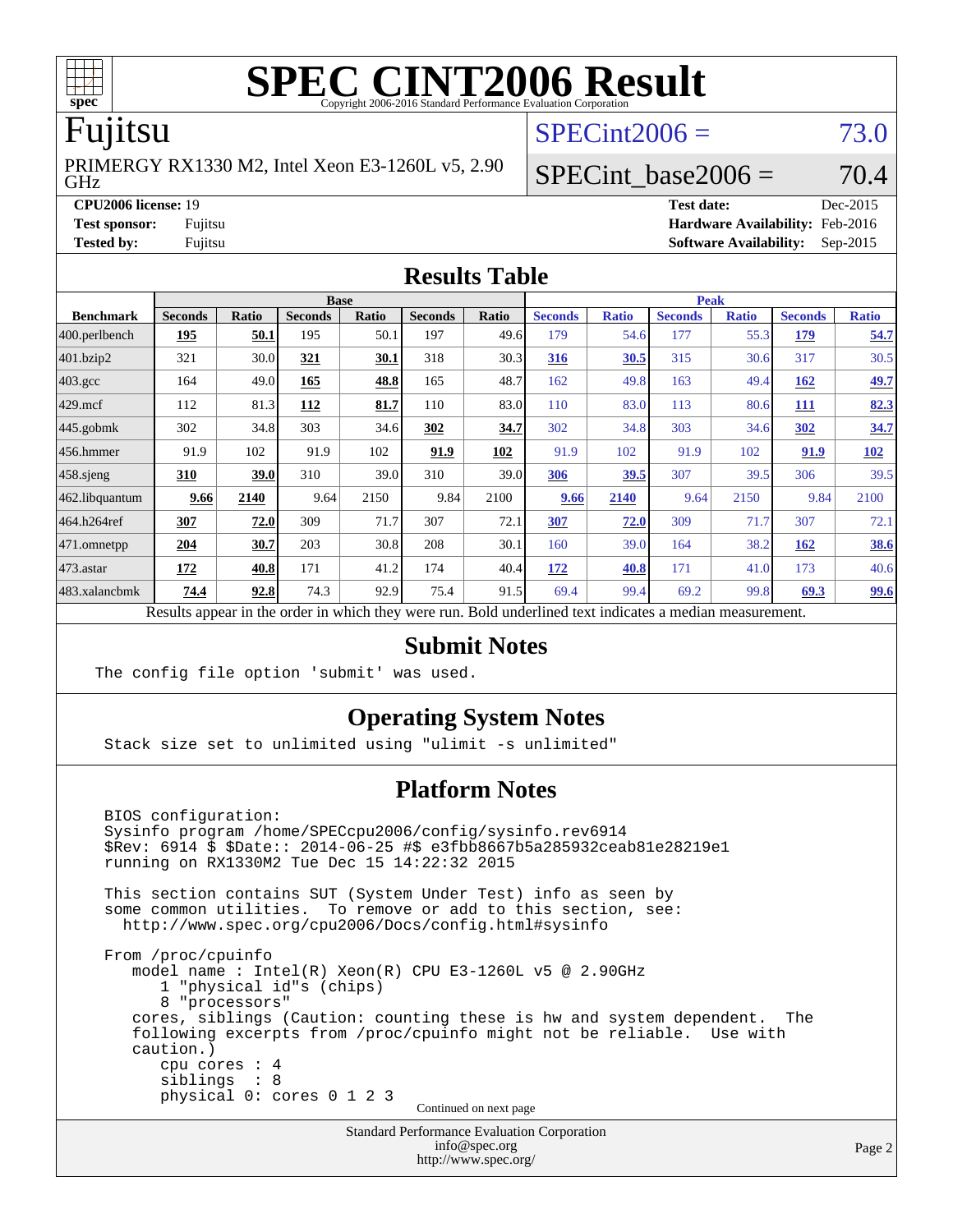

### **[SPEC CINT2006 Result](http://www.spec.org/auto/cpu2006/Docs/result-fields.html#SPECCINT2006Result)** Copyright 2006-2016 Standard Performance Evaluation Corporation

### Fujitsu

GHz PRIMERGY RX1330 M2, Intel Xeon E3-1260L v5, 2.90  $SPECint2006 = 73.0$  $SPECint2006 = 73.0$ 

SPECint base2006 =  $70.4$ 

**[CPU2006 license:](http://www.spec.org/auto/cpu2006/Docs/result-fields.html#CPU2006license)** 19 **[Test date:](http://www.spec.org/auto/cpu2006/Docs/result-fields.html#Testdate)** Dec-2015 **[Test sponsor:](http://www.spec.org/auto/cpu2006/Docs/result-fields.html#Testsponsor)** Fujitsu **[Hardware Availability:](http://www.spec.org/auto/cpu2006/Docs/result-fields.html#HardwareAvailability)** Feb-2016 **[Tested by:](http://www.spec.org/auto/cpu2006/Docs/result-fields.html#Testedby)** Fujitsu **[Software Availability:](http://www.spec.org/auto/cpu2006/Docs/result-fields.html#SoftwareAvailability)** Sep-2015

### **[Platform Notes \(Continued\)](http://www.spec.org/auto/cpu2006/Docs/result-fields.html#PlatformNotes)**

Standard Performance Evaluation Corporation [info@spec.org](mailto:info@spec.org) cache size : 8192 KB From /proc/meminfo MemTotal: 65905164 kB HugePages\_Total: 0<br>Hugepagesize: 2048 kB Hugepagesize: /usr/bin/lsb\_release -d SUSE Linux Enterprise Server 12 From /etc/\*release\* /etc/\*version\* SuSE-release: SUSE Linux Enterprise Server 12 (x86\_64) VERSION = 12 PATCHLEVEL = 0 # This file is deprecated and will be removed in a future service pack or release. # Please check /etc/os-release for details about this release. os-release: NAME="SLES" VERSION="12" VERSION\_ID="12" PRETTY\_NAME="SUSE Linux Enterprise Server 12" ID="sles" ANSI\_COLOR="0;32" CPE\_NAME="cpe:/o:suse:sles:12" uname -a: Linux RX1330M2 3.12.48-52.27-default #1 SMP Mon Oct 5 10:08:10 UTC 2015 (314f0e3) x86\_64 x86\_64 x86\_64 GNU/Linux run-level 5 Dec 15 14:21 SPEC is set to: /home/SPECcpu2006 Filesystem Type Size Used Avail Use% Mounted on /dev/sda4 xfs 889G 25G 865G 3% /home Additional information from dmidecode: Warning: Use caution when you interpret this section. The 'dmidecode' program reads system data which is "intended to allow hardware to be accurately determined", but the intent may not be met, as there are frequent changes to hardware, firmware, and the "DMTF SMBIOS" standard. BIOS FUJITSU // American Megatrends Inc. V5.0.0.11 R1.4.0 for D3375-A1x 11/18/2015 Memory: 4x Samsung M391A2K43BB1-CPB 16 GB 2 rank 2133 MHz (End of data from sysinfo program)

<http://www.spec.org/>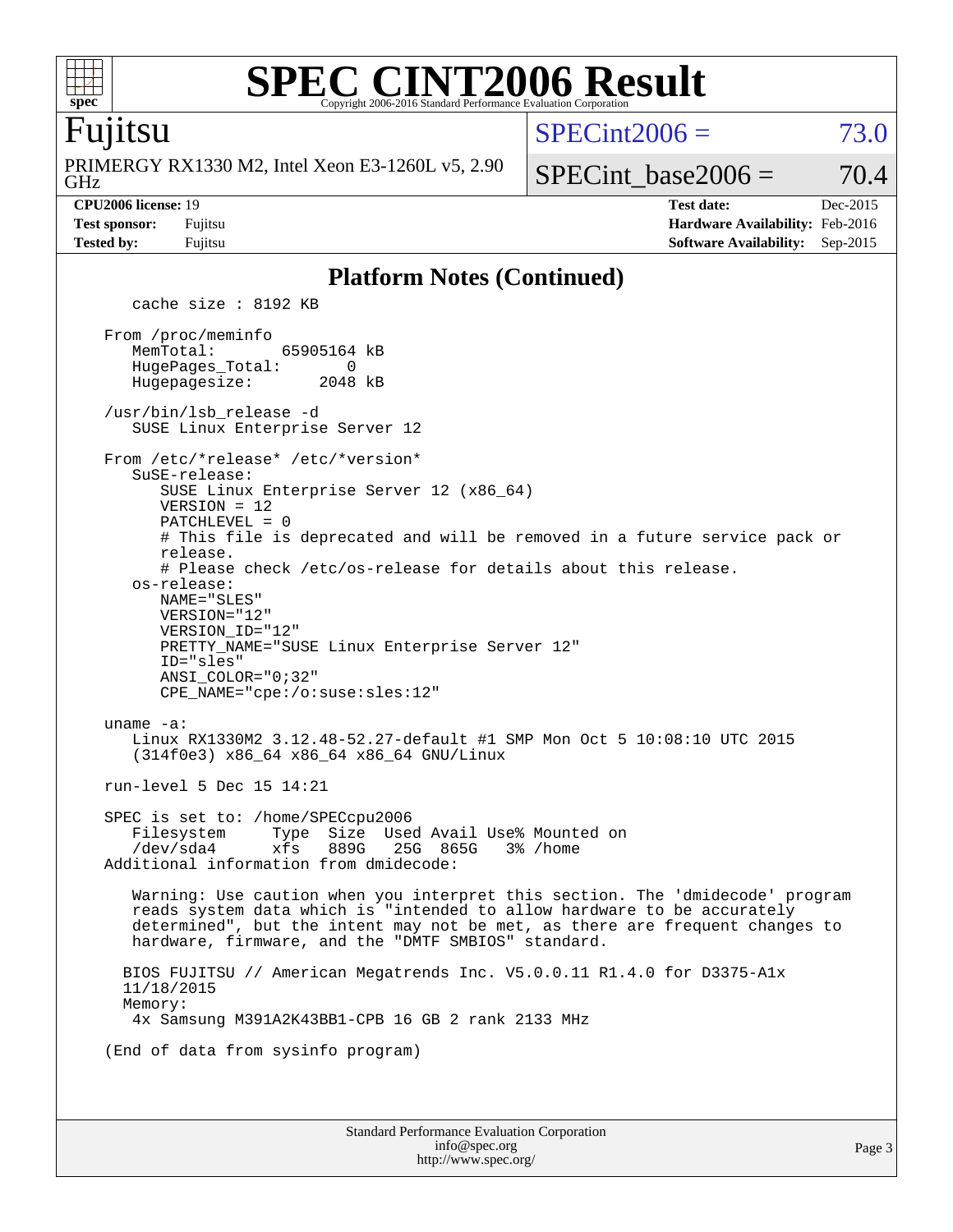# **[SPEC CINT2006 Result](http://www.spec.org/auto/cpu2006/Docs/result-fields.html#SPECCINT2006Result)**

## Fujitsu

GHz PRIMERGY RX1330 M2, Intel Xeon E3-1260L v5, 2.90  $SPECint2006 = 73.0$  $SPECint2006 = 73.0$ 

SPECint base2006 =  $70.4$ 

**[CPU2006 license:](http://www.spec.org/auto/cpu2006/Docs/result-fields.html#CPU2006license)** 19 **[Test date:](http://www.spec.org/auto/cpu2006/Docs/result-fields.html#Testdate)** Dec-2015 **[Test sponsor:](http://www.spec.org/auto/cpu2006/Docs/result-fields.html#Testsponsor)** Fujitsu **[Hardware Availability:](http://www.spec.org/auto/cpu2006/Docs/result-fields.html#HardwareAvailability)** Feb-2016 **[Tested by:](http://www.spec.org/auto/cpu2006/Docs/result-fields.html#Testedby)** Fujitsu **[Software Availability:](http://www.spec.org/auto/cpu2006/Docs/result-fields.html#SoftwareAvailability)** Sep-2015

### **[General Notes](http://www.spec.org/auto/cpu2006/Docs/result-fields.html#GeneralNotes)**

Environment variables set by runspec before the start of the run:  $KMP$  AFFINITY = "granularity=fine, scatter" LD\_LIBRARY\_PATH = "/home/SPECcpu2006/libs/32:/home/SPECcpu2006/libs/64:/home/SPECcpu2006/sh" OMP\_NUM\_THREADS = "4"

 Binaries compiled on a system with 1x Intel Core i5-4670K CPU + 32GB memory using RedHat EL 7.1 Transparent Huge Pages enabled with: echo always > /sys/kernel/mm/transparent\_hugepage/enabled

For information about Fujitsu please visit: <http://www.fujitsu.com>

# **[Base Compiler Invocation](http://www.spec.org/auto/cpu2006/Docs/result-fields.html#BaseCompilerInvocation)**

[C benchmarks](http://www.spec.org/auto/cpu2006/Docs/result-fields.html#Cbenchmarks):  $inc - m64$ 

[C++ benchmarks:](http://www.spec.org/auto/cpu2006/Docs/result-fields.html#CXXbenchmarks) [icpc -m64](http://www.spec.org/cpu2006/results/res2016q1/cpu2006-20160111-38679.flags.html#user_CXXbase_intel_icpc_64bit_fc66a5337ce925472a5c54ad6a0de310)

# **[Base Portability Flags](http://www.spec.org/auto/cpu2006/Docs/result-fields.html#BasePortabilityFlags)**

 400.perlbench: [-DSPEC\\_CPU\\_LP64](http://www.spec.org/cpu2006/results/res2016q1/cpu2006-20160111-38679.flags.html#b400.perlbench_basePORTABILITY_DSPEC_CPU_LP64) [-DSPEC\\_CPU\\_LINUX\\_X64](http://www.spec.org/cpu2006/results/res2016q1/cpu2006-20160111-38679.flags.html#b400.perlbench_baseCPORTABILITY_DSPEC_CPU_LINUX_X64) 401.bzip2: [-DSPEC\\_CPU\\_LP64](http://www.spec.org/cpu2006/results/res2016q1/cpu2006-20160111-38679.flags.html#suite_basePORTABILITY401_bzip2_DSPEC_CPU_LP64) 403.gcc: [-DSPEC\\_CPU\\_LP64](http://www.spec.org/cpu2006/results/res2016q1/cpu2006-20160111-38679.flags.html#suite_basePORTABILITY403_gcc_DSPEC_CPU_LP64) 429.mcf: [-DSPEC\\_CPU\\_LP64](http://www.spec.org/cpu2006/results/res2016q1/cpu2006-20160111-38679.flags.html#suite_basePORTABILITY429_mcf_DSPEC_CPU_LP64) 445.gobmk: [-DSPEC\\_CPU\\_LP64](http://www.spec.org/cpu2006/results/res2016q1/cpu2006-20160111-38679.flags.html#suite_basePORTABILITY445_gobmk_DSPEC_CPU_LP64) 456.hmmer: [-DSPEC\\_CPU\\_LP64](http://www.spec.org/cpu2006/results/res2016q1/cpu2006-20160111-38679.flags.html#suite_basePORTABILITY456_hmmer_DSPEC_CPU_LP64) 458.sjeng: [-DSPEC\\_CPU\\_LP64](http://www.spec.org/cpu2006/results/res2016q1/cpu2006-20160111-38679.flags.html#suite_basePORTABILITY458_sjeng_DSPEC_CPU_LP64) 462.libquantum: [-DSPEC\\_CPU\\_LP64](http://www.spec.org/cpu2006/results/res2016q1/cpu2006-20160111-38679.flags.html#suite_basePORTABILITY462_libquantum_DSPEC_CPU_LP64) [-DSPEC\\_CPU\\_LINUX](http://www.spec.org/cpu2006/results/res2016q1/cpu2006-20160111-38679.flags.html#b462.libquantum_baseCPORTABILITY_DSPEC_CPU_LINUX) 464.h264ref: [-DSPEC\\_CPU\\_LP64](http://www.spec.org/cpu2006/results/res2016q1/cpu2006-20160111-38679.flags.html#suite_basePORTABILITY464_h264ref_DSPEC_CPU_LP64) 471.omnetpp: [-DSPEC\\_CPU\\_LP64](http://www.spec.org/cpu2006/results/res2016q1/cpu2006-20160111-38679.flags.html#suite_basePORTABILITY471_omnetpp_DSPEC_CPU_LP64) 473.astar: [-DSPEC\\_CPU\\_LP64](http://www.spec.org/cpu2006/results/res2016q1/cpu2006-20160111-38679.flags.html#suite_basePORTABILITY473_astar_DSPEC_CPU_LP64) 483.xalancbmk: [-DSPEC\\_CPU\\_LP64](http://www.spec.org/cpu2006/results/res2016q1/cpu2006-20160111-38679.flags.html#suite_basePORTABILITY483_xalancbmk_DSPEC_CPU_LP64) [-DSPEC\\_CPU\\_LINUX](http://www.spec.org/cpu2006/results/res2016q1/cpu2006-20160111-38679.flags.html#b483.xalancbmk_baseCXXPORTABILITY_DSPEC_CPU_LINUX)

## **[Base Optimization Flags](http://www.spec.org/auto/cpu2006/Docs/result-fields.html#BaseOptimizationFlags)**

[C benchmarks](http://www.spec.org/auto/cpu2006/Docs/result-fields.html#Cbenchmarks): [-xCORE-AVX2](http://www.spec.org/cpu2006/results/res2016q1/cpu2006-20160111-38679.flags.html#user_CCbase_f-xAVX2_5f5fc0cbe2c9f62c816d3e45806c70d7) [-ipo](http://www.spec.org/cpu2006/results/res2016q1/cpu2006-20160111-38679.flags.html#user_CCbase_f-ipo) [-O3](http://www.spec.org/cpu2006/results/res2016q1/cpu2006-20160111-38679.flags.html#user_CCbase_f-O3) [-no-prec-div](http://www.spec.org/cpu2006/results/res2016q1/cpu2006-20160111-38679.flags.html#user_CCbase_f-no-prec-div) [-parallel](http://www.spec.org/cpu2006/results/res2016q1/cpu2006-20160111-38679.flags.html#user_CCbase_f-parallel) [-opt-prefetch](http://www.spec.org/cpu2006/results/res2016q1/cpu2006-20160111-38679.flags.html#user_CCbase_f-opt-prefetch) [-auto-p32](http://www.spec.org/cpu2006/results/res2016q1/cpu2006-20160111-38679.flags.html#user_CCbase_f-auto-p32) [C++ benchmarks:](http://www.spec.org/auto/cpu2006/Docs/result-fields.html#CXXbenchmarks) [-xCORE-AVX2](http://www.spec.org/cpu2006/results/res2016q1/cpu2006-20160111-38679.flags.html#user_CXXbase_f-xAVX2_5f5fc0cbe2c9f62c816d3e45806c70d7) [-ipo](http://www.spec.org/cpu2006/results/res2016q1/cpu2006-20160111-38679.flags.html#user_CXXbase_f-ipo) [-O3](http://www.spec.org/cpu2006/results/res2016q1/cpu2006-20160111-38679.flags.html#user_CXXbase_f-O3) [-no-prec-div](http://www.spec.org/cpu2006/results/res2016q1/cpu2006-20160111-38679.flags.html#user_CXXbase_f-no-prec-div) [-opt-prefetch](http://www.spec.org/cpu2006/results/res2016q1/cpu2006-20160111-38679.flags.html#user_CXXbase_f-opt-prefetch) [-auto-p32](http://www.spec.org/cpu2006/results/res2016q1/cpu2006-20160111-38679.flags.html#user_CXXbase_f-auto-p32) [-Wl,-z,muldefs](http://www.spec.org/cpu2006/results/res2016q1/cpu2006-20160111-38679.flags.html#user_CXXbase_link_force_multiple1_74079c344b956b9658436fd1b6dd3a8a) [-L/sh -lsmartheap64](http://www.spec.org/cpu2006/results/res2016q1/cpu2006-20160111-38679.flags.html#user_CXXbase_SmartHeap64_ed4ef857ce90951921efb0d91eb88472)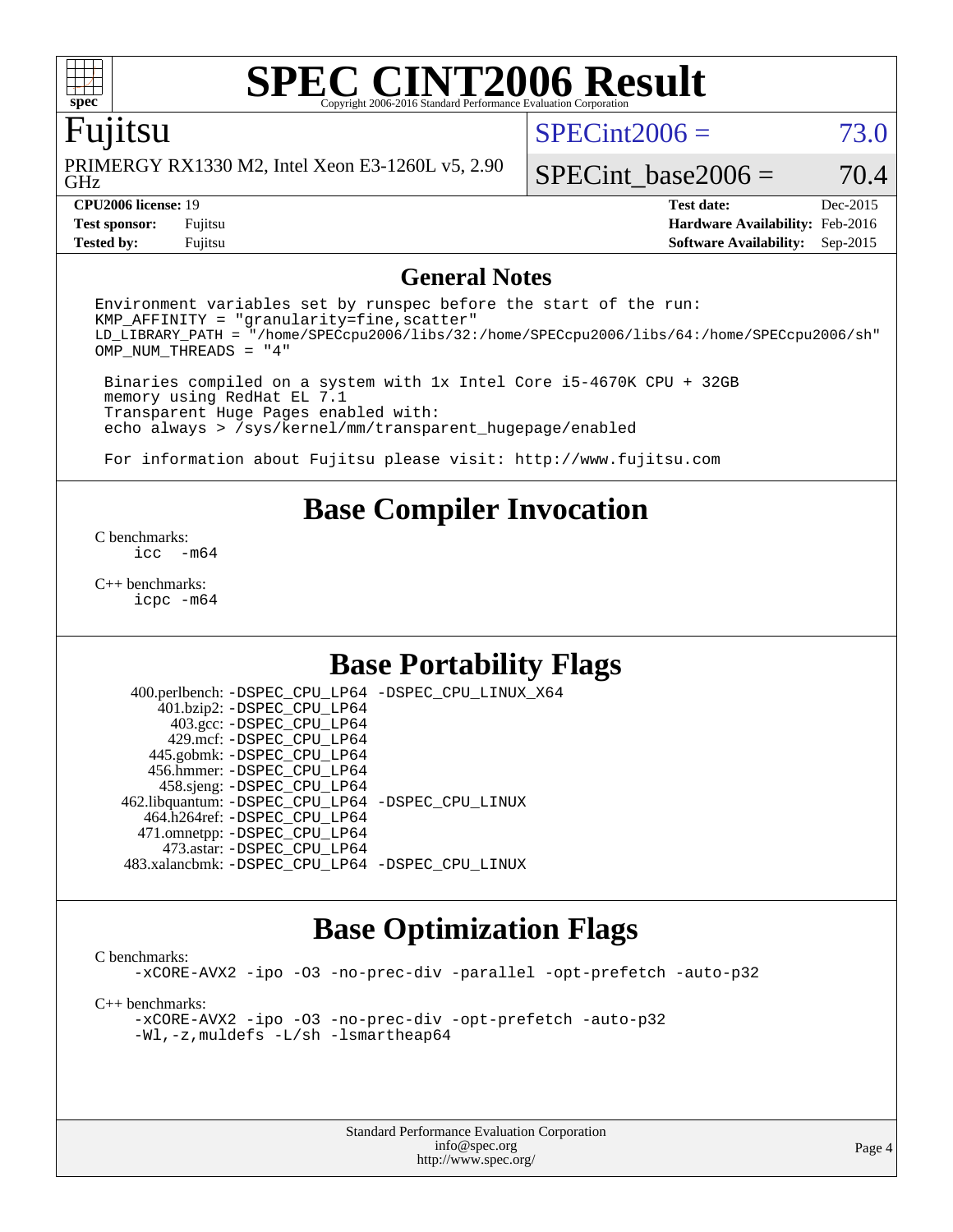

### **[SPEC CINT2006 Result](http://www.spec.org/auto/cpu2006/Docs/result-fields.html#SPECCINT2006Result)** Copyright 2006-2016 Standard Performance Evaluation C

### Fujitsu

GHz PRIMERGY RX1330 M2, Intel Xeon E3-1260L v5, 2.90  $SPECint2006 = 73.0$  $SPECint2006 = 73.0$ 

SPECint base2006 =  $70.4$ 

**[CPU2006 license:](http://www.spec.org/auto/cpu2006/Docs/result-fields.html#CPU2006license)** 19 **[Test date:](http://www.spec.org/auto/cpu2006/Docs/result-fields.html#Testdate)** Dec-2015 **[Test sponsor:](http://www.spec.org/auto/cpu2006/Docs/result-fields.html#Testsponsor)** Fujitsu **[Hardware Availability:](http://www.spec.org/auto/cpu2006/Docs/result-fields.html#HardwareAvailability)** Feb-2016 **[Tested by:](http://www.spec.org/auto/cpu2006/Docs/result-fields.html#Testedby)** Fujitsu **[Software Availability:](http://www.spec.org/auto/cpu2006/Docs/result-fields.html#SoftwareAvailability)** Sep-2015

# **[Base Other Flags](http://www.spec.org/auto/cpu2006/Docs/result-fields.html#BaseOtherFlags)**

[C benchmarks](http://www.spec.org/auto/cpu2006/Docs/result-fields.html#Cbenchmarks):

403.gcc: [-Dalloca=\\_alloca](http://www.spec.org/cpu2006/results/res2016q1/cpu2006-20160111-38679.flags.html#b403.gcc_baseEXTRA_CFLAGS_Dalloca_be3056838c12de2578596ca5467af7f3)

**[Peak Compiler Invocation](http://www.spec.org/auto/cpu2006/Docs/result-fields.html#PeakCompilerInvocation)**

[C benchmarks \(except as noted below\)](http://www.spec.org/auto/cpu2006/Docs/result-fields.html#Cbenchmarksexceptasnotedbelow):

[icc -m64](http://www.spec.org/cpu2006/results/res2016q1/cpu2006-20160111-38679.flags.html#user_CCpeak_intel_icc_64bit_f346026e86af2a669e726fe758c88044)

400.perlbench: [icc -m32 -L/opt/intel/compilers\\_and\\_libraries\\_2016/linux/compiler/lib/ia32\\_lin](http://www.spec.org/cpu2006/results/res2016q1/cpu2006-20160111-38679.flags.html#user_peakCCLD400_perlbench_intel_icc_e10256ba5924b668798078a321b0cb3f)

[C++ benchmarks \(except as noted below\):](http://www.spec.org/auto/cpu2006/Docs/result-fields.html#CXXbenchmarksexceptasnotedbelow)

[icpc -m32 -L/opt/intel/compilers\\_and\\_libraries\\_2016/linux/compiler/lib/ia32\\_lin](http://www.spec.org/cpu2006/results/res2016q1/cpu2006-20160111-38679.flags.html#user_CXXpeak_intel_icpc_b4f50a394bdb4597aa5879c16bc3f5c5)

473.astar: [icpc -m64](http://www.spec.org/cpu2006/results/res2016q1/cpu2006-20160111-38679.flags.html#user_peakCXXLD473_astar_intel_icpc_64bit_fc66a5337ce925472a5c54ad6a0de310)

## **[Peak Portability Flags](http://www.spec.org/auto/cpu2006/Docs/result-fields.html#PeakPortabilityFlags)**

 400.perlbench: [-D\\_FILE\\_OFFSET\\_BITS=64](http://www.spec.org/cpu2006/results/res2016q1/cpu2006-20160111-38679.flags.html#user_peakPORTABILITY400_perlbench_file_offset_bits_64_438cf9856305ebd76870a2c6dc2689ab) [-DSPEC\\_CPU\\_LINUX\\_IA32](http://www.spec.org/cpu2006/results/res2016q1/cpu2006-20160111-38679.flags.html#b400.perlbench_peakCPORTABILITY_DSPEC_CPU_LINUX_IA32) 401.bzip2: [-DSPEC\\_CPU\\_LP64](http://www.spec.org/cpu2006/results/res2016q1/cpu2006-20160111-38679.flags.html#suite_peakPORTABILITY401_bzip2_DSPEC_CPU_LP64) 403.gcc: [-DSPEC\\_CPU\\_LP64](http://www.spec.org/cpu2006/results/res2016q1/cpu2006-20160111-38679.flags.html#suite_peakPORTABILITY403_gcc_DSPEC_CPU_LP64) 429.mcf: [-DSPEC\\_CPU\\_LP64](http://www.spec.org/cpu2006/results/res2016q1/cpu2006-20160111-38679.flags.html#suite_peakPORTABILITY429_mcf_DSPEC_CPU_LP64) 445.gobmk: [-DSPEC\\_CPU\\_LP64](http://www.spec.org/cpu2006/results/res2016q1/cpu2006-20160111-38679.flags.html#suite_peakPORTABILITY445_gobmk_DSPEC_CPU_LP64) 456.hmmer: [-DSPEC\\_CPU\\_LP64](http://www.spec.org/cpu2006/results/res2016q1/cpu2006-20160111-38679.flags.html#suite_peakPORTABILITY456_hmmer_DSPEC_CPU_LP64) 458.sjeng: [-DSPEC\\_CPU\\_LP64](http://www.spec.org/cpu2006/results/res2016q1/cpu2006-20160111-38679.flags.html#suite_peakPORTABILITY458_sjeng_DSPEC_CPU_LP64) 462.libquantum: [-DSPEC\\_CPU\\_LP64](http://www.spec.org/cpu2006/results/res2016q1/cpu2006-20160111-38679.flags.html#suite_peakPORTABILITY462_libquantum_DSPEC_CPU_LP64) [-DSPEC\\_CPU\\_LINUX](http://www.spec.org/cpu2006/results/res2016q1/cpu2006-20160111-38679.flags.html#b462.libquantum_peakCPORTABILITY_DSPEC_CPU_LINUX) 464.h264ref: [-DSPEC\\_CPU\\_LP64](http://www.spec.org/cpu2006/results/res2016q1/cpu2006-20160111-38679.flags.html#suite_peakPORTABILITY464_h264ref_DSPEC_CPU_LP64) 471.omnetpp: [-D\\_FILE\\_OFFSET\\_BITS=64](http://www.spec.org/cpu2006/results/res2016q1/cpu2006-20160111-38679.flags.html#user_peakPORTABILITY471_omnetpp_file_offset_bits_64_438cf9856305ebd76870a2c6dc2689ab) 473.astar: [-DSPEC\\_CPU\\_LP64](http://www.spec.org/cpu2006/results/res2016q1/cpu2006-20160111-38679.flags.html#suite_peakPORTABILITY473_astar_DSPEC_CPU_LP64) 483.xalancbmk: [-D\\_FILE\\_OFFSET\\_BITS=64](http://www.spec.org/cpu2006/results/res2016q1/cpu2006-20160111-38679.flags.html#user_peakPORTABILITY483_xalancbmk_file_offset_bits_64_438cf9856305ebd76870a2c6dc2689ab) [-DSPEC\\_CPU\\_LINUX](http://www.spec.org/cpu2006/results/res2016q1/cpu2006-20160111-38679.flags.html#b483.xalancbmk_peakCXXPORTABILITY_DSPEC_CPU_LINUX)

# **[Peak Optimization Flags](http://www.spec.org/auto/cpu2006/Docs/result-fields.html#PeakOptimizationFlags)**

[C benchmarks](http://www.spec.org/auto/cpu2006/Docs/result-fields.html#Cbenchmarks):

 400.perlbench: [-xCORE-AVX2](http://www.spec.org/cpu2006/results/res2016q1/cpu2006-20160111-38679.flags.html#user_peakPASS2_CFLAGSPASS2_LDCFLAGS400_perlbench_f-xAVX2_5f5fc0cbe2c9f62c816d3e45806c70d7)(pass 2) [-prof-gen:threadsafe](http://www.spec.org/cpu2006/results/res2016q1/cpu2006-20160111-38679.flags.html#user_peakPASS1_CFLAGSPASS1_LDCFLAGS400_perlbench_prof_gen_21a26eb79f378b550acd7bec9fe4467a)(pass 1)  $-i\text{po}(pass 2) -O3(pass 2)$  $-i\text{po}(pass 2) -O3(pass 2)$  $-i\text{po}(pass 2) -O3(pass 2)$  [-no-prec-div](http://www.spec.org/cpu2006/results/res2016q1/cpu2006-20160111-38679.flags.html#user_peakPASS2_CFLAGSPASS2_LDCFLAGS400_perlbench_f-no-prec-div)(pass 2) [-par-num-threads=1](http://www.spec.org/cpu2006/results/res2016q1/cpu2006-20160111-38679.flags.html#user_peakPASS1_CFLAGSPASS1_LDCFLAGS400_perlbench_par_num_threads_786a6ff141b4e9e90432e998842df6c2)(pass 1) [-prof-use](http://www.spec.org/cpu2006/results/res2016q1/cpu2006-20160111-38679.flags.html#user_peakPASS2_CFLAGSPASS2_LDCFLAGS400_perlbench_prof_use_bccf7792157ff70d64e32fe3e1250b55)(pass 2) [-opt-prefetch](http://www.spec.org/cpu2006/results/res2016q1/cpu2006-20160111-38679.flags.html#user_peakCOPTIMIZE400_perlbench_f-opt-prefetch) [-ansi-alias](http://www.spec.org/cpu2006/results/res2016q1/cpu2006-20160111-38679.flags.html#user_peakCOPTIMIZE400_perlbench_f-ansi-alias) 401.bzip2: [-xCORE-AVX2](http://www.spec.org/cpu2006/results/res2016q1/cpu2006-20160111-38679.flags.html#user_peakPASS2_CFLAGSPASS2_LDCFLAGS401_bzip2_f-xAVX2_5f5fc0cbe2c9f62c816d3e45806c70d7)(pass 2) [-prof-gen:threadsafe](http://www.spec.org/cpu2006/results/res2016q1/cpu2006-20160111-38679.flags.html#user_peakPASS1_CFLAGSPASS1_LDCFLAGS401_bzip2_prof_gen_21a26eb79f378b550acd7bec9fe4467a)(pass 1) [-ipo](http://www.spec.org/cpu2006/results/res2016q1/cpu2006-20160111-38679.flags.html#user_peakPASS2_CFLAGSPASS2_LDCFLAGS401_bzip2_f-ipo)(pass 2) [-O3](http://www.spec.org/cpu2006/results/res2016q1/cpu2006-20160111-38679.flags.html#user_peakPASS2_CFLAGSPASS2_LDCFLAGS401_bzip2_f-O3)(pass 2) [-no-prec-div](http://www.spec.org/cpu2006/results/res2016q1/cpu2006-20160111-38679.flags.html#user_peakCOPTIMIZEPASS2_CFLAGSPASS2_LDCFLAGS401_bzip2_f-no-prec-div) [-par-num-threads=1](http://www.spec.org/cpu2006/results/res2016q1/cpu2006-20160111-38679.flags.html#user_peakPASS1_CFLAGSPASS1_LDCFLAGS401_bzip2_par_num_threads_786a6ff141b4e9e90432e998842df6c2)(pass 1) [-prof-use](http://www.spec.org/cpu2006/results/res2016q1/cpu2006-20160111-38679.flags.html#user_peakPASS2_CFLAGSPASS2_LDCFLAGS401_bzip2_prof_use_bccf7792157ff70d64e32fe3e1250b55)(pass 2) [-auto-ilp32](http://www.spec.org/cpu2006/results/res2016q1/cpu2006-20160111-38679.flags.html#user_peakCOPTIMIZE401_bzip2_f-auto-ilp32) [-opt-prefetch](http://www.spec.org/cpu2006/results/res2016q1/cpu2006-20160111-38679.flags.html#user_peakCOPTIMIZE401_bzip2_f-opt-prefetch) [-ansi-alias](http://www.spec.org/cpu2006/results/res2016q1/cpu2006-20160111-38679.flags.html#user_peakCOPTIMIZE401_bzip2_f-ansi-alias)

Continued on next page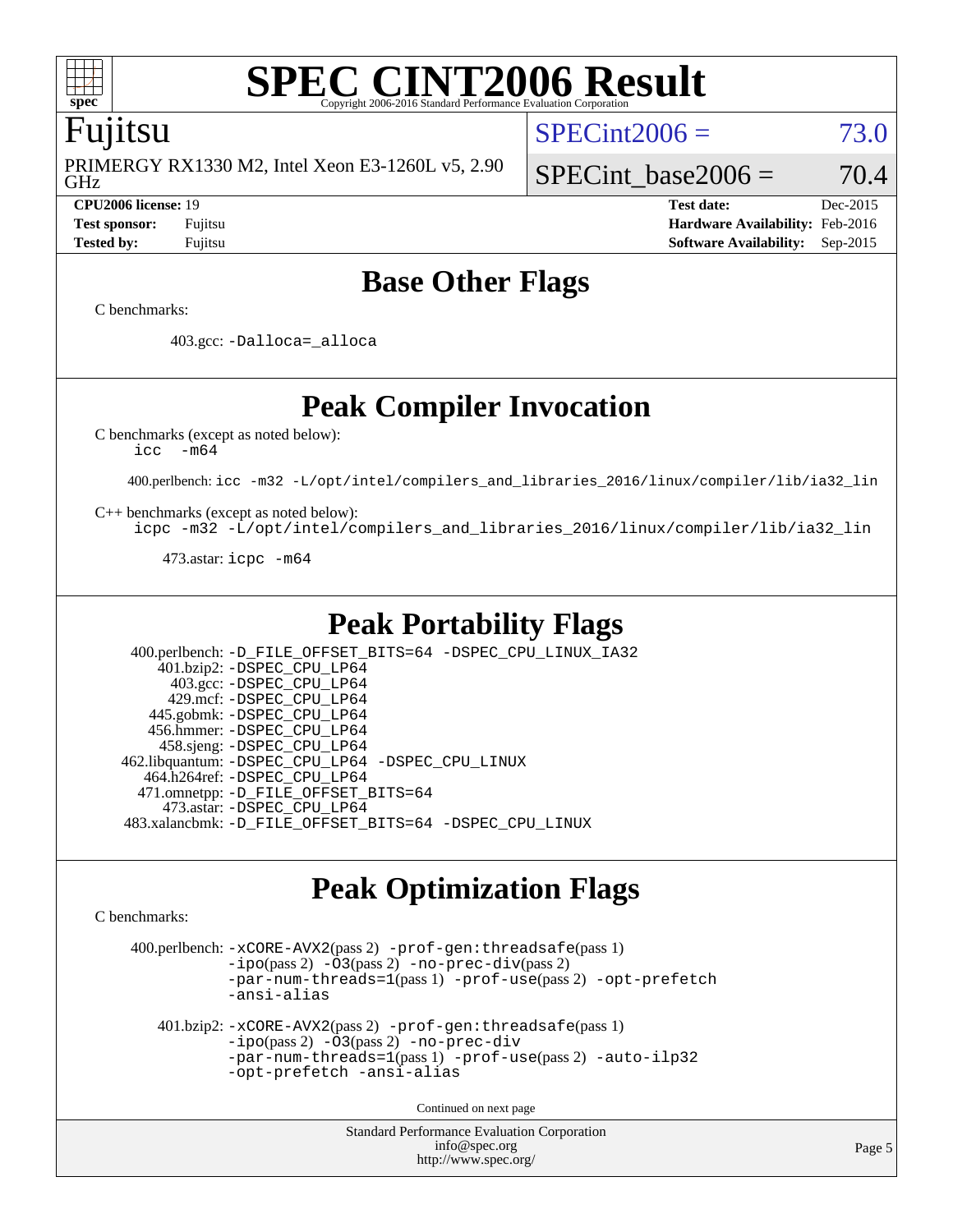

# **[SPEC CINT2006 Result](http://www.spec.org/auto/cpu2006/Docs/result-fields.html#SPECCINT2006Result)**

Fujitsu

PRIMERGY RX1330 M2, Intel Xeon E3-1260L v5, 2.90

 $SPECint2006 = 73.0$  $SPECint2006 = 73.0$ 

GHz

SPECint base2006 =  $70.4$ 

**[CPU2006 license:](http://www.spec.org/auto/cpu2006/Docs/result-fields.html#CPU2006license)** 19 **[Test date:](http://www.spec.org/auto/cpu2006/Docs/result-fields.html#Testdate)** Dec-2015 **[Test sponsor:](http://www.spec.org/auto/cpu2006/Docs/result-fields.html#Testsponsor)** Fujitsu **[Hardware Availability:](http://www.spec.org/auto/cpu2006/Docs/result-fields.html#HardwareAvailability)** Feb-2016 **[Tested by:](http://www.spec.org/auto/cpu2006/Docs/result-fields.html#Testedby)** Fujitsu **[Software Availability:](http://www.spec.org/auto/cpu2006/Docs/result-fields.html#SoftwareAvailability)** Sep-2015

# **[Peak Optimization Flags \(Continued\)](http://www.spec.org/auto/cpu2006/Docs/result-fields.html#PeakOptimizationFlags)**

```
 403.gcc: -xCORE-AVX2 -ipo -O3 -no-prec-div -inline-calloc
               -opt-malloc-options=3 -auto-ilp32
         429.mcf: -xCORE-AVX2 -ipo -O3 -no-prec-div -parallel
               -opt-prefetch -auto-p32
       445.gobmk: basepeak = yes
       456.hmmer: basepeak = yes
        458.sjeng: -xCORE-AVX2(pass 2) -prof-gen:threadsafe(pass 1)
               -ipo(pass 2) -O3(pass 2) -no-prec-div(pass 2)
               -par-num-threads=1(pass 1) -prof-use(pass 2) -unroll4
   462.libquantum: basepeak = yes
     464.h264ref: basepeak = yes
C++ benchmarks: 
     471.omnetpp: -xCORE-AVX2(pass 2) -prof-gen:threadsafe(pass 1)
               -no-prec-div(pass 2)-par-num-threads=1(pass 1) -prof-use(pass 2)
               -opt-ra-region-strategy=block -ansi-alias
               -Wl,-z,muldefs -L/sh -lsmartheap
        473.astar: -xCORE-AVX2 -ipo -O3 -no-prec-div -opt-prefetch
               -auto-p32 -Wl,-z,muldefs -L/sh -lsmartheap64
    483.xalancbmk: -xCORE-AVX2 -ipo -O3 -no-prec-div -opt-prefetch
               -ansi-alias -Wl,-z,muldefs -L/sh -lsmartheap
```
# **[Peak Other Flags](http://www.spec.org/auto/cpu2006/Docs/result-fields.html#PeakOtherFlags)**

[C benchmarks](http://www.spec.org/auto/cpu2006/Docs/result-fields.html#Cbenchmarks):

403.gcc: [-Dalloca=\\_alloca](http://www.spec.org/cpu2006/results/res2016q1/cpu2006-20160111-38679.flags.html#b403.gcc_peakEXTRA_CFLAGS_Dalloca_be3056838c12de2578596ca5467af7f3)

The flags files that were used to format this result can be browsed at <http://www.spec.org/cpu2006/flags/Intel-ic16.0-official-linux64.html> <http://www.spec.org/cpu2006/flags/Fujitsu-Platform-Settings-V1.2-HSW-RevA.html>

```
You can also download the XML flags sources by saving the following links:
http://www.spec.org/cpu2006/flags/Intel-ic16.0-official-linux64.xml
http://www.spec.org/cpu2006/flags/Fujitsu-Platform-Settings-V1.2-HSW-RevA.xml
```